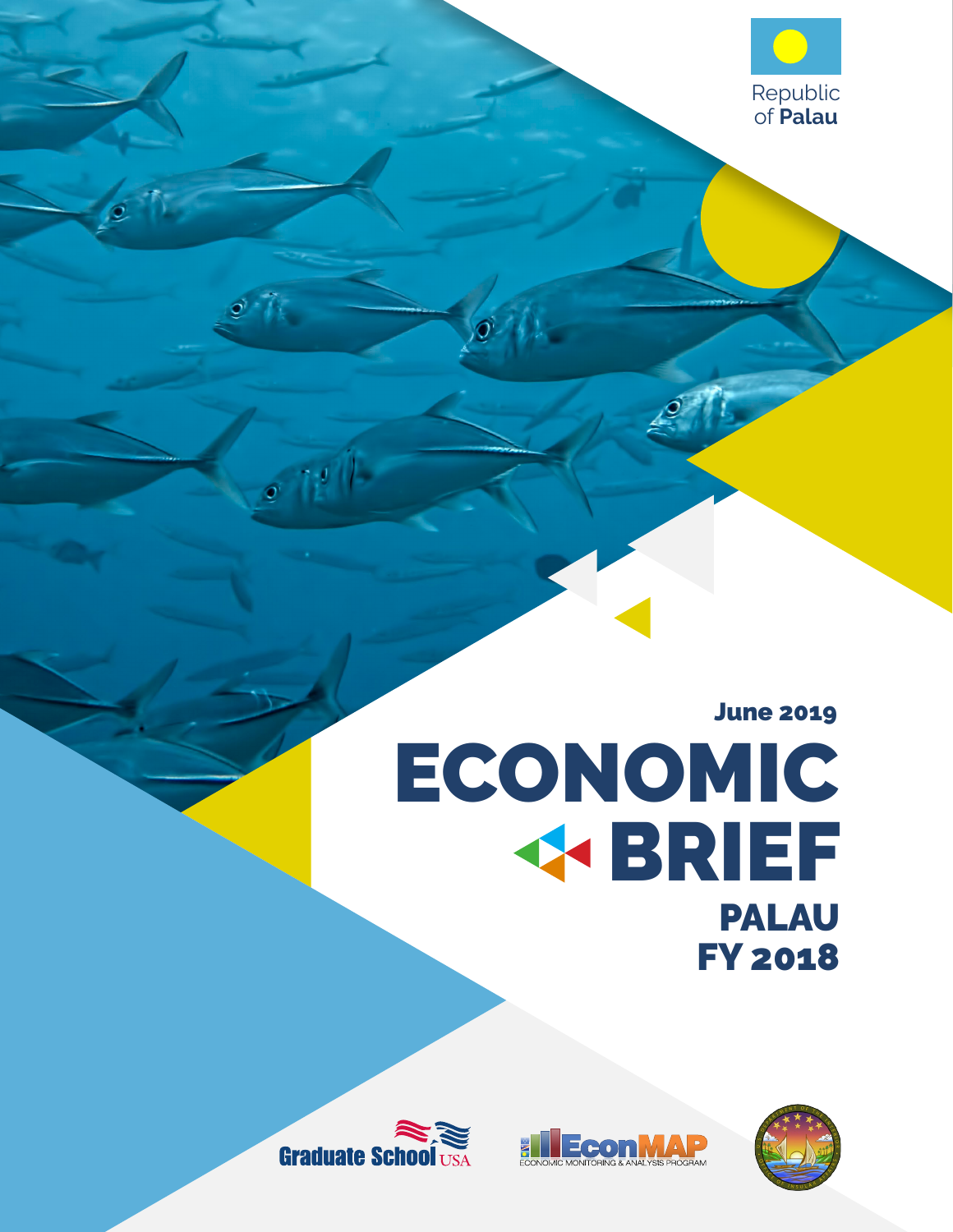### **1. Recent Economic Performance**

#### Economic Performance

In FY2014 and FY2015 the tourism economy boomed, and GDP recorded a growth of 4.4 and 10.1 percent, respectively. In FY2016 the economy continued to grow by 0.8 percent despite a large drop-off in tourism as the forward momentum in the economy supported for growth from strong household demand in an election year. In FY2017 the economy contracted by a large 3.5 percent reflecting a drop in visitors from 146,629 to 122,050, a 17 percent reduction. In FY2018 the economy grew by 1.7 percent despite the continuing fall in visitors to 115,964. The outlook for the current year, FY2019, looks set to be a further large contraction as visitor numbers decline to less than 90,000.

 In the tourism boom years, when the economy was clearly on the upswing, tourism was clearly the main driver of growth; However, capital investment was also a positive force. On the downside, not only did tourism demand negatively impact GDP but capital investment also failed to support growth of the economy. In FY2016 both household and public expenditures were positive forces in an election year that turned around what otherwise would have been a negative result. In the last two years all elements of demand were negative except for public expenditures which supported the economy in FY2018

#### Population and Income Levels

The population of Palau consists of Palauans and a large number of foreign workers, mostly Filipinos. Since 1986, the Palauan component of the population has grown by 0.2 percent, after allowing for external migration, reaching 12,890 in FY2015. The number of foreign residents has grown from 1,550 to 4,771 over the same period, reflecting the increased need for tourismindustry workers. GDP per capita has risen by 1.1 percent per annum since FY2000. Gross national income

attained a level of \$17,072 in FY2017, placing Palau in the World Bank's high-income group by exceeding their \$12,005 threshold.

### Employment and Wages

The labor market in Palau is close to full employment, and Palauan employment has risen by 0.4 percent annually since FY2000. Nominal wages in the public and private sectors in Palau have grown by 2.3 and 2.6 percent, respectively, since FY2000 with public sector wages being 79 percent above those in the private sector. Real wages have declined marginally in the public sector, -0.1 percent per annum but grown by an average of 0.1 percent per annum in the private sector. Citizen wages are 52 percent above non-citizen wages with a majority of Palauan workers in the public sector and a majority of non-Palauans in the private sector.

In January 2017, the president submitted a bill to the OEK to raise the minimum wage from the current level of \$3.50 an hour by ¢50 effective October 1, 2017, and to raise it by a further ¢50 annually until reaching \$8.50 ten years hence. Since the introduction of the bill there has been no further action; however, if passed by the OEK the law would apply to all wage earners, Palauan and foreign. Currently the minimum wage in Guam is \$8.50, and the intent in the law is to attract Palauans working in the US to return to Palau. However, the new wage policy would likely have a significant negative impact on the cost of doing business in Palau.

#### Inflation

At the start of FY2015 the world economy entered a period of rapidly falling fuel prices, resulting in moderation in inflation in Palau to 2.2 percent for the year. In FY2016 these trends continued, but food prices were also declining resulting in negative inflation of 1.3 percent. However, these trends reversed in FY2017 with both food and fuel prices returning to positive territory, and the CPI recorded 0.9 percent for the year. FY2018 was a more normal year and the CPI rose by 2.0 percent with both fuel and food prices rising by over 4 percent. Overall the trends during the last 4 years, with prices rising on average less than 1 percent per annum, have helped moderate the cost of living.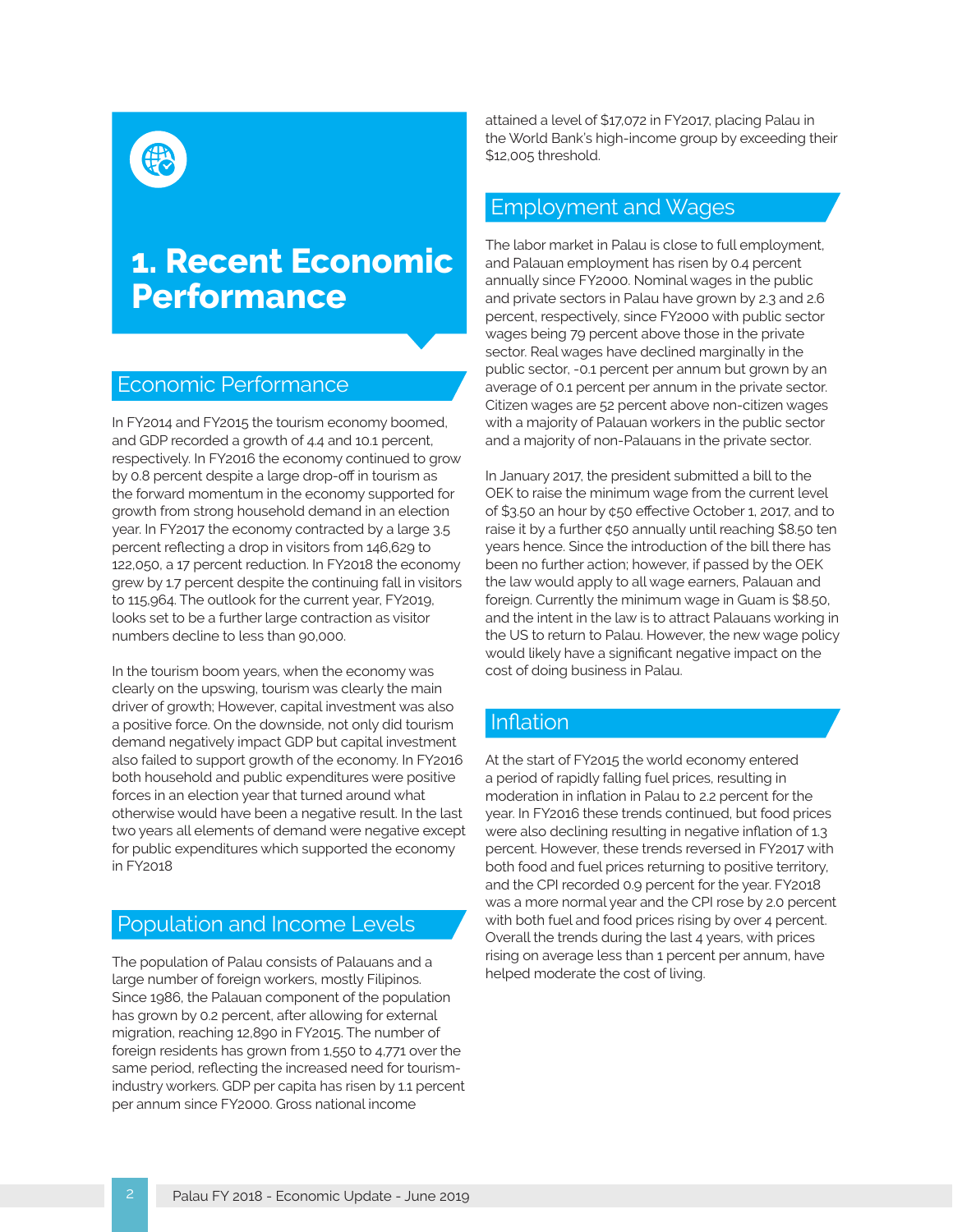### **2. Sector Issues**

#### Tourism Developments

 associated large increase in package-tour visitors The rapid growth in tourism has presented special challenges to Palau. In FY2015, annual visitor arrivals grew by 34 percent and recorded a level of 168,767 visitors, an increase of 88,000 visitors above the FY2010 level. In FY2016, the number dropped back to 146,643, and again fell back to 122,050 in FY2017 and 115,964 in FY2018. Based on the first 7 months of data it is likely visitor numbers will drop back further to less than 90,000 in FY2019. The original increase in visitors was made possible by the large amount of excess capacity the nation had in tourist plant; occupancy rates increased from 38 percent in FY2010 to 61 percent in FY2015. The majority of the increase originated in middle-to lower-grade establishments with an predominantly from China.

The large increase in visitors and improvement in occupancy rates encouraged additional construction in hotel plant. Coupled with the drop in arrivals through FY2018, the additional largely unoccupied plant led to a reduction in occupancy rates to 39 percent in FY2018. While the reverse in arrivals has been strongly associated with a contraction in the Chinese segment of the market, there have also been significant reductions in the more traditional, higher spending tourists.

The rapid increase in visitors had a significant impact on government revenues, but the marginal gain from low-spending visitors was less than the average. As a result, the impact on the economy on the upswing was less than the visitor numbers would infer, and on the downswing the impact of the loss was dampened. The fiscal surplus rose significantly as tourism boomed but was largely sustained through FY2018 despite the reduction in arrivals and falling occupancy rates. Even with the large drop forecast for FY2019 the fiscal position appears to have avoided running into deficit. The impact of the volatility of tourism on government revenues appears to have been less adverse than was anticipated: a favorable result.

### Tourism Policy

Palau has adopted a policy to attract high-value tourists but has limited resources to implement the policy. As a result, tourist developments have been virtually unconstrained, and in an unregulated market, the economy has been subject to volatility and large swings in visitors. In 2015 Palau requested support from the ADB to assist with rationalization of the industry. The report endorsed the high-value concept and indicated the need for a comprehensive tourism strategy or master plan. This was further developed under a grant from the US Department of the Interior; however, that effort was limited to producing a Responsible Tourism Policy Framework. While the framework outlined important broad principles, it fell far short of a comprehensive strategy with specified and implementable actions. The need for a tourism strategy or master plan thus remains unfulfilled. Until a comprehensive approach can be developed, Palau will have limited options to mitigate the vagaries of market forces and to improve the likelihood of achieving its high-value tourism policy objectives.

### Fisheries Policy and Marine **Sanctuarv**

In October 2015 Palau passed the Palau National Marine Sanctuary bill which will preserve 80 percent of Palau's exclusive economic zone (EEZ) of 500,000 square kilometers as a protected area free from commercial fishing and exploitation. The reform will be executed gradually but the PMNS will be fully effective in January 1, 2020. Once implemented, the PMNS will be one of the largest protected ocean areas in the world.

 Palau's allocation of fishing days, or Party Allowable Palau is currently a member of the Parties to Nauru Agreement, and thereby Palau benefits from the sale of vessel days to commercial fishing operators. While Effort, of about 600 days is small compared with other PNA members, fishing royalties have grown significantly in recent years and brought in \$8.5 million in revenues in FY2018. While Palau hopes to maintain the benefits of the PNA through sale of days to other members, other partners have argued that it is inconsistent with a fish conservation policy when it encourages an increase in fishing in other waters. Palau hopes that if it does, indeed, suffer a loss of fishing days, that the appeal as a conservation area will motivate demand for high value tourism to make up the short fall. However, to attract environmentally conscious visitors, Palau will need to control the mass package tour market that has dominated in recent years. In the interim, and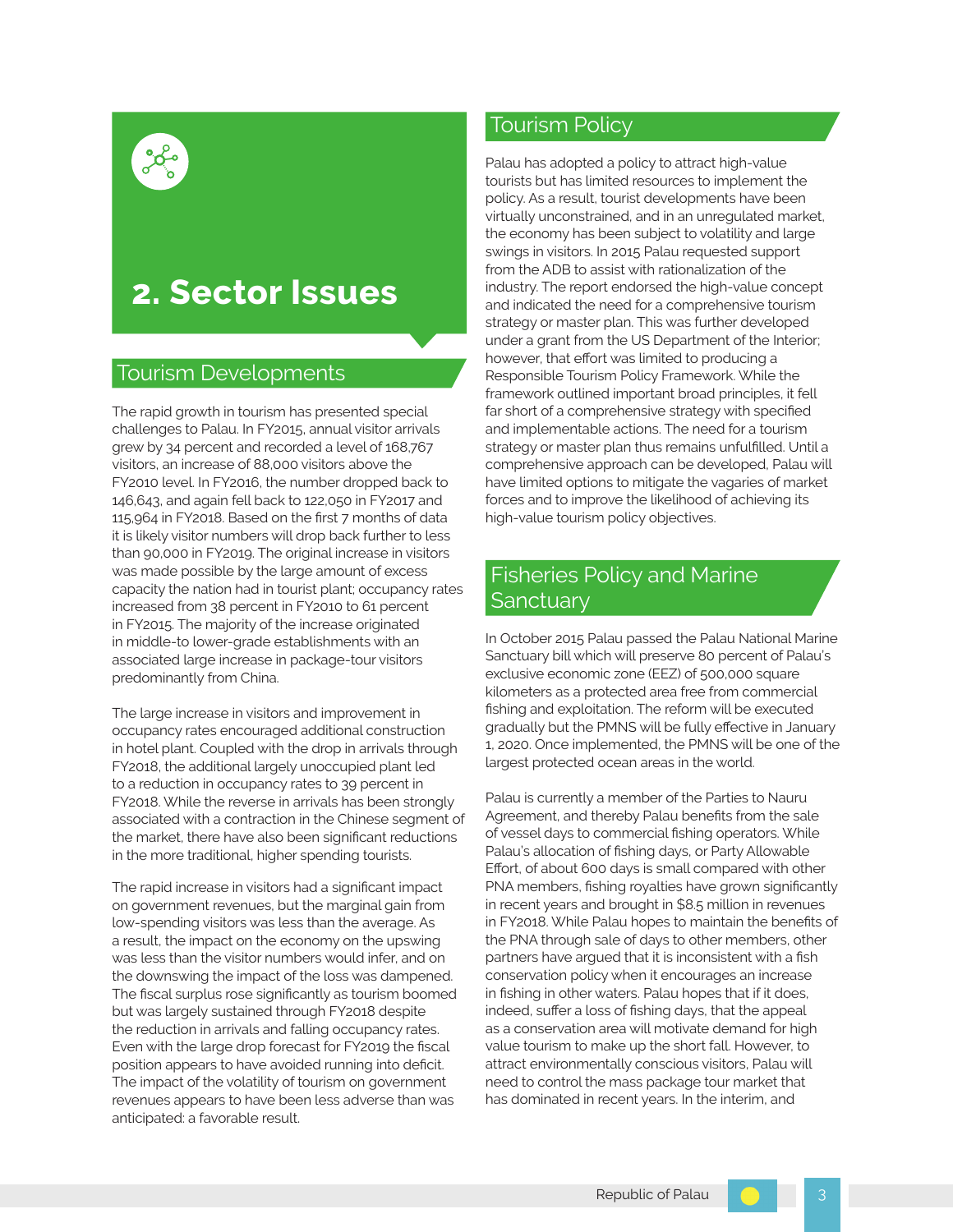perhaps beyond, Palau also hopes it gains support from environmentally focused donors to offset any loss to its direct revenue base.



### **3. The External Sector**

#### External Debt

Palau's external debt, at 32 percent of GDP, is low by regional standards. Debt service of 7 percent of national government domestic revenues has remained well within the capacity of the national government to service and does not present any threat of debt stress. However, large on-going ADB loans, the Koror-Airai Sanitation Project Phase I (\$28 million), the submarinecable project for providing access to the internet backbone (\$25 million), a possible KASP Phase II (\$25 million), and two new loans including the forthcoming RoC housing loan (\$15 million) and possible 2nd backup fiber optic cable loan (\$25 million) suggest that Palau's debt profile should be monitored carefully for long-term sustainability.

All of the on-going and new loans are the liability of the national government but have been on-lent to the respective bodies. KASP I and possible KASP II will be serviced by the Palau Utilities Corporation, the existing submarine cable and possible backup cable will be serviced by the new Belau Submarine Cable Company, and the RoC loan will be on-lent and serviced by the National Development Bank of Palau. While the original cable project is already paying for itself there is strong justification for the 2nd fiber. However, there remains a risk that subsidies may be required in the case of the PPUC (especially if KASP II proceeds) depending on the pricing policy adopted, although PPUC is mandated to operate on a full cost-recovery basis. The new housing loan which includes funds for land subdivision in Babeldaob and loans to households may also require ongoing subsidies.

The debt-to-GDP ratio is projected to rise in FY2019 to 35 percent of GDP (excluding KASP II, which is now in deferred status) once KASP I and the original submarine cable loans are fully drawn down. If the new loans are

 with significant space for future borrowing, this may well also fully utilized, then the debt to GDP ratio is likely to rise above 40 percent of GDP by FY2020. While much of the debt service will be covered by tariffs and fees, the increased liability that may be placed on the national government needs to be monitored. While the historically low external debt profile has provided Palau be approaching a desirable limit.



# **4. Fiscal Performance and Policy**

### The Fiscal Outturn

Palau has generally maintained a prudent fiscal policy. Between FY2005 and FY2013, it has recorded a fiscal balance in the range of -2.1 to +1.5 percent of GDP. With the onset of the economic recession in FY2008 and FY2009, the fiscal balance turned negative. However, since the recovery in FY2011, the government has recorded surpluses in each year. As the economy boomed in FY2014 a large surplus of 3.6 percent was recorded, with an even-larger surplus of 4.8 and 4.3 percent in FY2015 and FY2016, respectively. While the economy went into recession in FY2017, fiscal discipline was maintained, and a further surplus of 4.5 percent was attained. This fell to 2.5 percent in FY2018 with the continued economic weakness. By period end, government deposits had risen to \$43 million, up from a level of \$34 million five years earlier. Given the recent weakness in the economy this has been a favorable development.

### Fiscal Responsibility and Fiscal **Strategy**

Under a recent technical assistance project sup-ported by the ADB, a fiscal strategy was outlined for Palau. It was proposed that government consider enacting a fiscal responsibility framework in law. The principles of fiscal responsibility would commit Palau to manage fiscal risks prudently by applying five principles: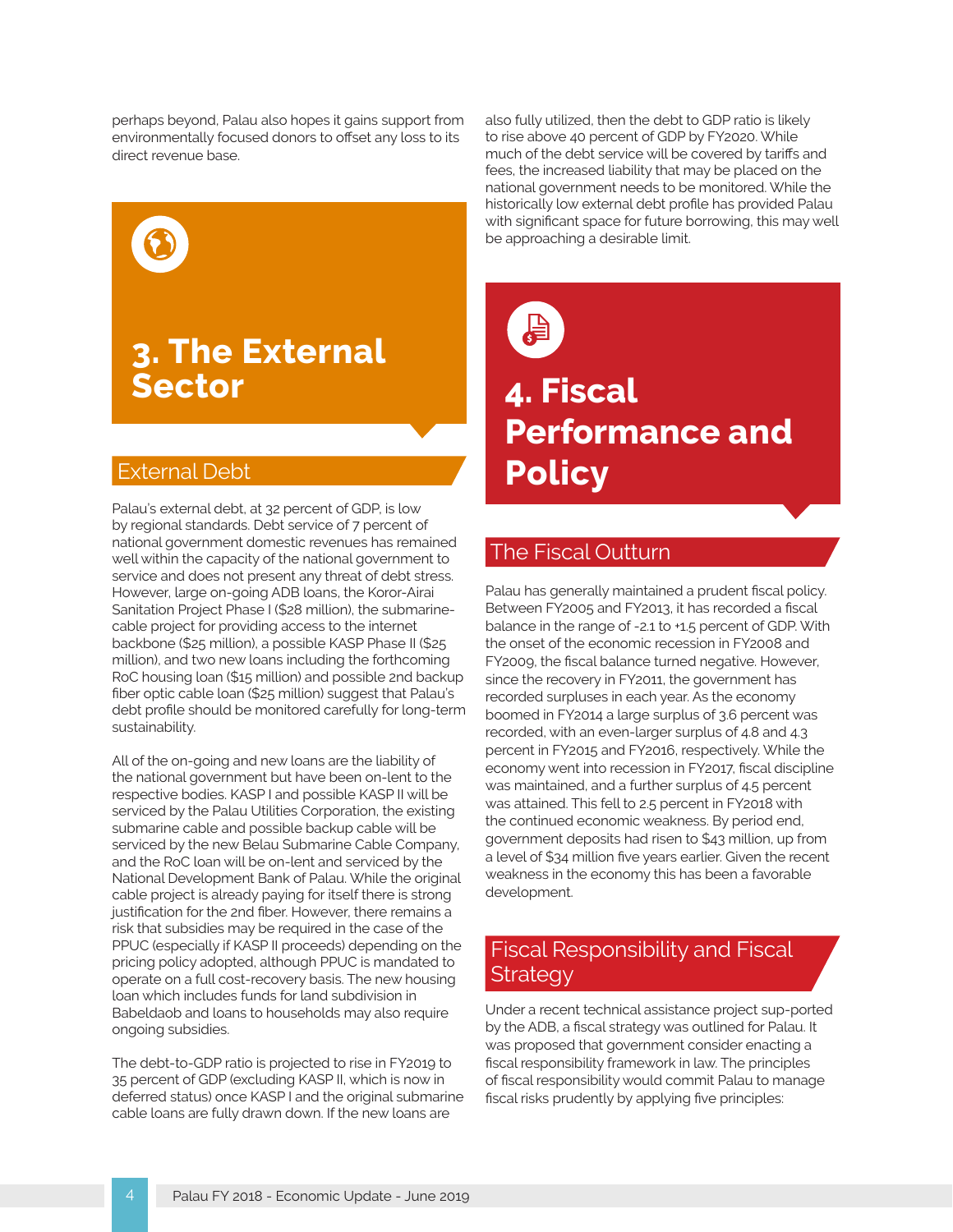- Manage debt prudently;
- Manage the tax regime to best fit the structure of the economy and to allow for predictability over time;
- Manage capital expenditures to achieve rising national net worth over time;
- Manage reserves and insurance coverage to offset cyclical volatility, natural disasters and the impact of climate change; and
- Keep recurrent expenditures within available revenues over time.

### Fiscal Challenges

Looking forward, despite the recent weaknesses, growth prospects and the fiscal outlook appear favorable. However, there remain significant potential fiscal shocks on the horizon:

- The collapsing reserve fund status of the Civil Service Pension Fund;
- The need to service the Koror-Airai Sanitation Project and other social loan repayments (requiring a potential substantial subsidy to the PPUC and NDBP); and
- The need to convert the current COFA Trust Fund from a sinking fund with a fixed nominal drawdown into a perpetual fund capable of supporting a reliable real distribution in perpetuity.

These elements are also identified in the fiscal strategy as requiring special focus.

#### Tax Reform

In 2013 tax reform efforts were initiated, with the main element being the introduction of the VAT. However, the proposal failed to gain sufficient votes in the OEK for passage into law. The VAT, now referred to as the Palau Goods and Service Tax, is ideally suited to Palau because a large part of the tax base falls on tourist expenditures. In FY2018 the tax base including household and tourist expenditures amounted to 99 percent of GDP, with tourist expenditures accounting for 40 percent. The introduction of The PGST has clear benefits in that a large part of the incidence of the tax falls on noncitizens. The tax-reform proposal also included introducing a net-profits tax. At present, business incomes, including those of tourist operators, are not taxed. After the failure of the 2013 tax reform initiative the proposal went on the back burner for several years. At the start of 2018 it once again came

under active consideration, and updated versions of the tax reform bills were prepared with IMF support. However, the renewed interest by mid-2019 appears to have stalled, perhaps influenced by national elections looming in November 2020.



### **5. Public Financial Management**

### Public Expenditure and Financial Accountability

 improve their PEFA score. The PEFA provides a desirable may very well make more rapid progress once a fully In March 2013, Palau invited the Pacific Financial Technical Assistance Center (PFTAC) to assist the nation in the preparation of a Public Expenditure and Financial Accountability (PEFA) self-assessment. The PEFA is a framework for the assessment of public financial management (PFM) developed by the World Bank and a group of international donors. It has been implemented in many countries and provides an objective yardstick by which countries can assess and improve their PFM performance. The next stage in the PEFA process is for Palau to undergo a formal external assessment: this is planned for 2019. With the external assessment complete, Palau will be eligible to request that PFTAC assist in the preparation of a road map to and objectively verifiable method to assess reform effort over time. Palau has been making slow progress but specified road map is adopted.

### Financial Management Information Systems

The FMIS in Palau is nearing the end of its effective life as the responsible software company is no longer operational. A replacement system is actively being pursued, and resources from the Compact Review Agreement have been allocated for this purpose. While it is self-evident that the replacement system must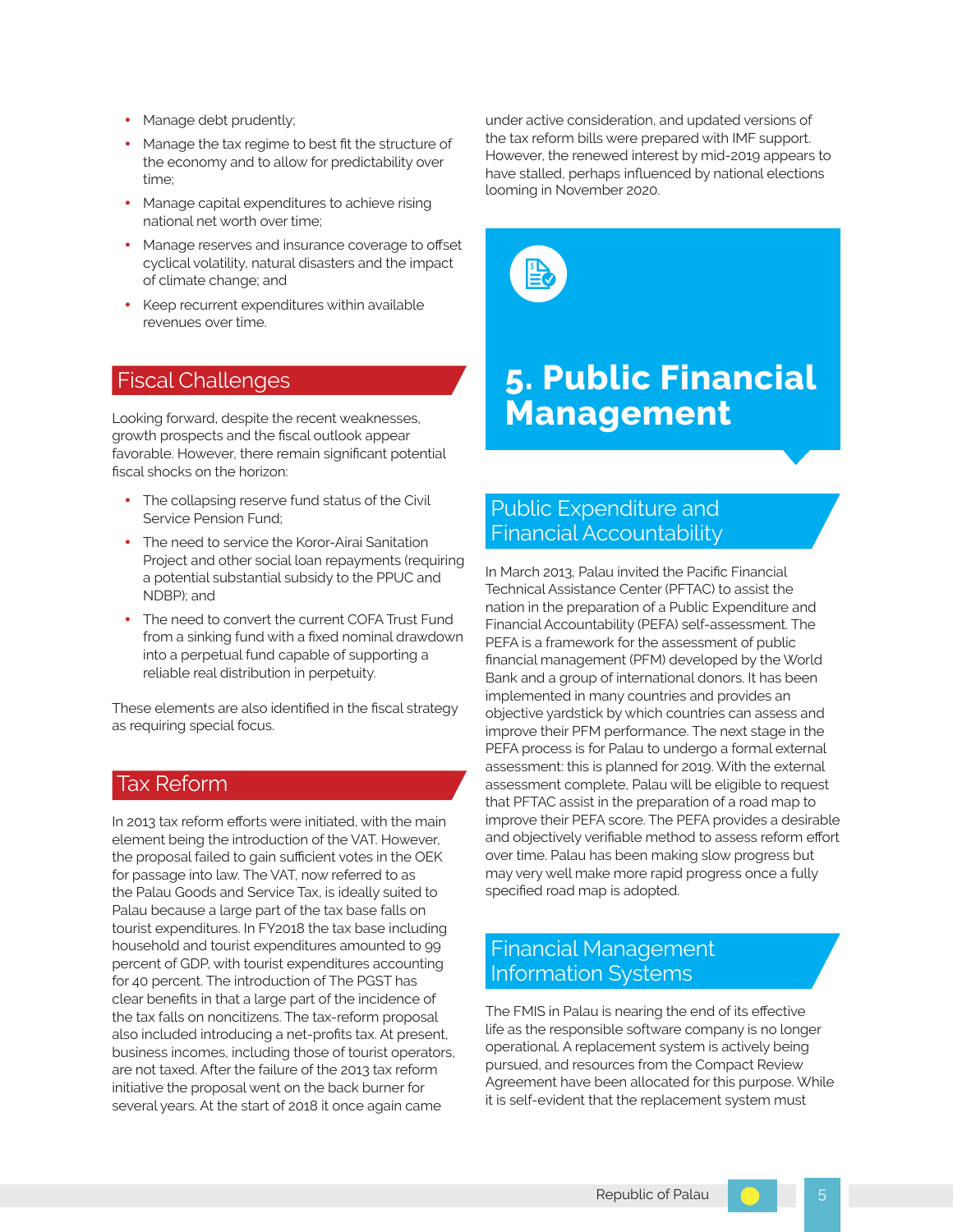have adequate capacity to support accounting and audit requirements, the system update also provides a valuable opportunity to upgrade reporting of fiscal statistics and support for budgeting and performance management including output delivery.

### Public Sector Payroll

Recent trends in government payroll indicate a slight increase in equivalent person-years of 0.2 percent per annum between FY2005 and FY2018. Hourly rates of pay (including benefits) have risen from a level of \$8.92 per hour to \$12.74 an average annual growth rate of 2.8 percent; however, once the cost of living as measured by the CPI is factored in, real government wages have fallen by an average annual rate of 0.4 percent since FY2005. The total cost of government's payroll has risen by an annual average rate of 2.9 percent, but payroll costs have remained largely unchanged as a share of total expenditures. In relation to GDP, government payroll has fallen from 20 percent in FY2000 to 15 percent in FY2018. In effect government policy has been to stabilize payroll costs as a share of public expenditures, but to reduce the overall size of government relative to the economy over time: a welcome and favorable outcome.



### **6. State Owned Enterprise Reform**

### The SOE Sector

The SOE sector in Palau is not large in number of entities, in comparison to other Micronesian economies. There are four major SOEs of which one has been newly created: the Palau National Communications Corporation (PNCC), the Palau Public Utilities Corporation (PPUC), the National Development Bank of Palau, and the new addition, the Belau

Submarine Cable Company (BSCC). The provision of airport operations remains, however, a government department, as is the Post Office, and the port is owned by Koror State but operated by a private company under a 25-year concession. The operation and upgrade of the airport terminal will be contracted to a public private partnership (PPP) through JICA and a private Japanese corporation.

 commercial basis (except notionally for water) and There is no legal framework to support the commercial operations of the sector, and unsurprisingly the sector performs poorly<sup>1</sup>. Board members are political appointees and may lack experience in the functions of the SOE. SOEs are not required to operate on a prices are set at "affordable" rather than commercial rates. There is no monitoring mechanism of the sector and corporate planning is weak. As a result, maintenance is often insufficient and excessively deferred, resulting in disruption of services and, ultimately, in higher capital costs.

 In 2014 the President issued an SOE policy with a primary objective that SOEs should operate as successful businesses and recover all their costs, including the costs of capital. A set of policy principles were outlined to support the primary objective: specification of community service obligations (CSOs), appointment of qualified directors excluding political appointees, preparation of annual performance targets, and performance monitoring and benchmarking, to name a few. The policy statement was well specified and would have greater effect if enacted into law.

### Reforms in the Water and Sanitation Sector

Under the ADB Water Sector Improvement Program (WISP) provision of water and wastewater functions, formerly provided through a government department, were merged with the PPUC. A key element under the WISP was the provision of services at full cost recovery, and significant price increases have been achieved. A recent ADB review has studied the operations of PPUC including power and proposed a new tariff structure. A second ADB supported program in the sector, the Koror-Airai Sanitation Project (KASP \$28 million), entails substantial upgrading of infrastructure with the possibility of a second phase to complete the task (\$25 million). The KASP projects will result in significant increase in tariffs—in line with improved services—if

Private Sector Assessment (PSA) of Palau: Policies for Sustainable Growth Revisited: A Private Sector Assessment for Palau, the Pacific Private Sector Initiative, Sydney, Australia, 2017. 1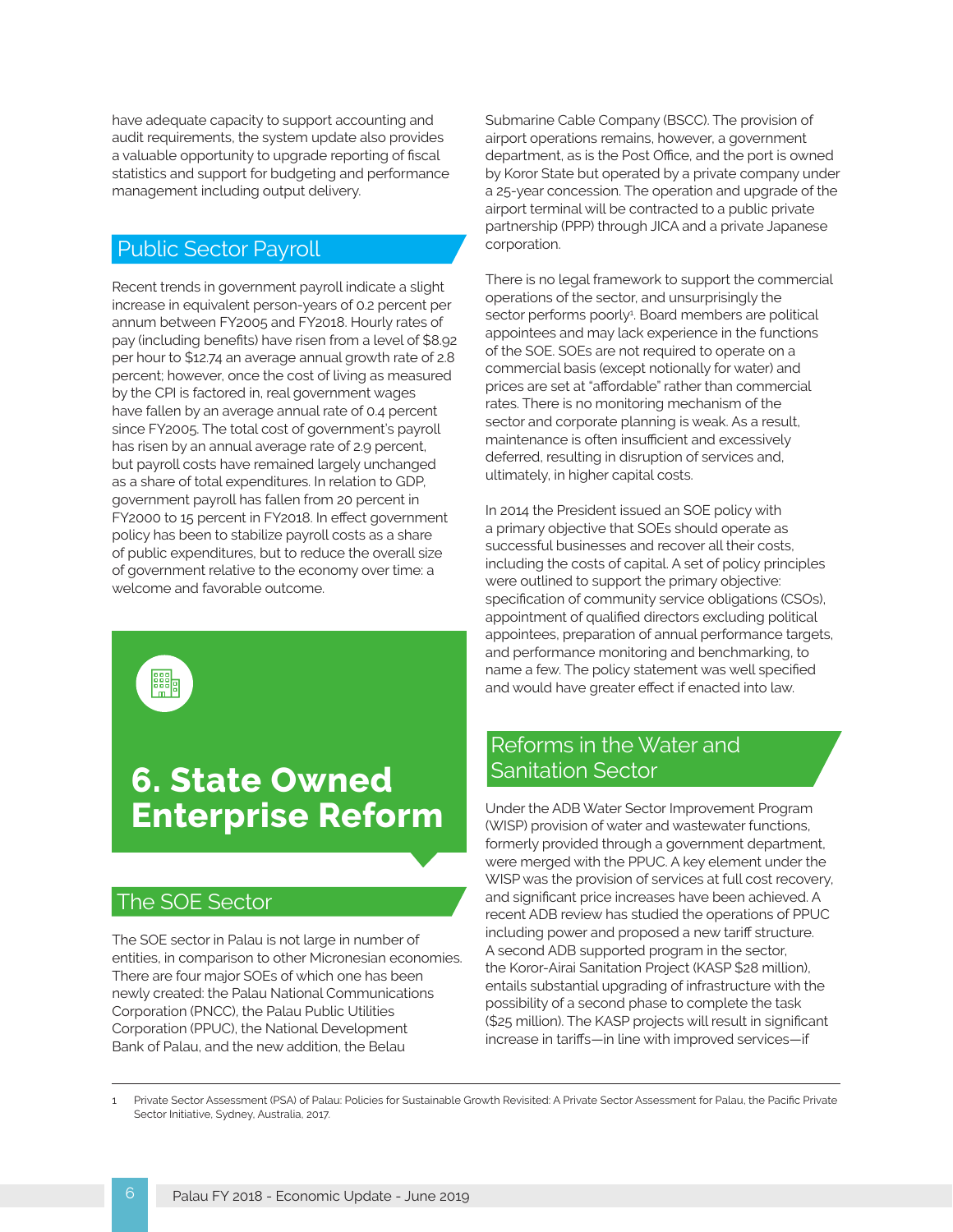full cost recovery is to be achieved. Current projections (based on the tariff study) suggest tariff increases of 34 and 28 percent, respectively for the two phases accumulating to a total of 63 percent. In the absence of a firm commitment to raise tariffs, which have already risen significantly, the sanitation projects pose a significant risk to fiscal stability.

enable Palau to guarantee continuous, disruption-free internet service. The financing costs appear comparable with that currently being paid for expensive satellite bandwidth, although that cost is likely to fall for any subsequent contract renewal. While there appears to be a strong business case for the 2nd fiber, it needs careful evaluation with realistic prices for ongoing satellite-based service-continuity protection.

#### ICT Reforms

Reforms in the Telecom sector have progressed positively with the creation of the Palau Submarine Cable Company, an SOE created to manage a new fiber optic link to the internet backbone and funded through a loan from the ADB. Palau has partnered with the SEA-US cable project linking Indonesia, the Philippines, Palau and Yap to Guam, Honolulu and the US mainland. Laying of the cable was commissioned at the end of 2017 and is now complete. ICT services had been very poor in Palau with some of the highest prices in the Pacific region resulting in a "repressed" market, i.e. where demand is kept artificially low due to high pricing.

The implementation of the new fiber has resulted in considerable improvement in the quality of internet access and prices have fallen significantly. With currently over 3,800 fixed line and digital tv subscribers, and about 3,000 residential internet users, the market is nearing saturation. The major challenge for PNCC going forward will be to penetrate the remainder of the consumer market, introduce new products and tariffs in the business segment and for tourists while reducing cost.

The second phase of ICT reform was the passage into law at the end of 2017 of a Telecom reform bill, supported by the World Bank. The new law enables competition in the marketplace and removes the monopoly and protected position held by the existing provider, the Palau National Communications Corporation. The law also creates a new regulatory bureau in the Ministry of Infrastructure, Industries and Commerce, which will regulate the sector and issue licenses to potential new entrants, although there is a moratorium on new entrants for a period of two years.

A major concern for the PUC has been the legacy loan incurred to finance the old copper and satellitebased telecom infrastructure. The remaining debt and high finance cost have disadvantaged the PPUC to engage in a deregulated competitive marketplace. The government is currently under negotiation with the ADB to refinance the RUS loan with expectations for sector reform. A further issue under debate has been the possibility to build a second fiber connection to



### **7. The Financial Sector**

### Banking

The deposit base in the Palau banking system (\$283 million in FY2017) has grown very rapidly in the tourism boom period FY2011-FY2016 reflecting the booming economy, foreign direct investment, and land lease purchases. However, lending performance to the private sector has been weak and represents only 13 percent of the deposit base, probably the lowest in the region. The resulting surplus liquidity, now over \$254 million, is invested offshore in low yielding assets. The low rate of domestic lending reflects the perceived high risk of lending in Palau and a persistent perception of a "lack of bankable projects." Overall, the inability of businesses to prepare credible business plans and financial statements, lack of collateral, the limited ability to use land as security, and inadequate provisions to secure transactions have inhibited development of the financial sector. With limited opportunities, foreign commercial banks, coming under FDIC insurance and banking regulation, have preferred to invest their assets offshore in less risky and more secure markets.

#### Social Security Sustainability

The accrued liability of the Social Security system at the time of the last actuarial report in 2015 was \$268 million. The value of the assets of the fund was \$91 million indicating an unfunded liability of \$177 and a funded ratio of 34 percent. Despite the relatively low ratio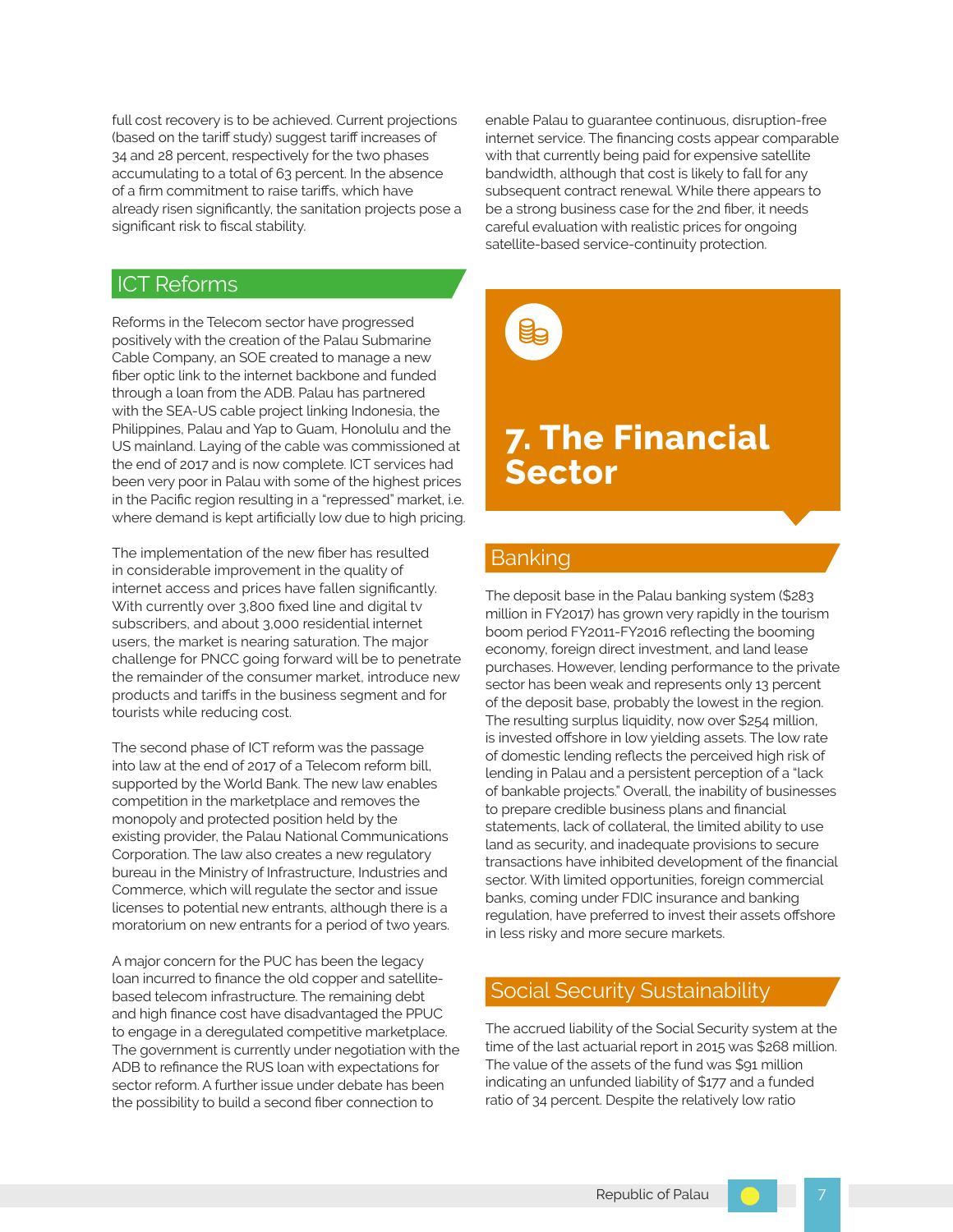compared with other social security funds in the region, the system is in a favorable position looking forward.

In recent years the Social Security system has undergone a series of reforms and adjustments to increase benefits and to maintain sustainability. In 2013 taxable earnings were raised from \$5,000 to \$8,000 effective October 2017. The retirement age of 60 was raised to 62 as of October 2015 and will be raised to 63 from October 2020. Other significant financial changes include an increase in the basic benefit from \$98 per quarter to \$148. As part of the FY2017 budget an additional benefit of \$50 per month was awarded to beneficiaries and the government transferred \$2 million to support the payment. At the start of 2018 the 6 percent contribution rate for both employees and employers was raised to 7 percent to pay for the increase and the cap on taxable wages was removed. While these changes significantly improved the sustainability of the fund, a further monthly benefit of \$50 was awarded in 2018 coupled with a \$2 million transfer to cover the additional cost, a cost that will be required annually in the FY2019 budget and thereafter. Our projections indicate that the Social Security system is now on a sustainable basis, but that a careful actuarial assessment is required using Palau demographic and "experience" data to replace the current use of US life tables.

### Civil Service Pension Fund

The Civil Service Pension Fund (CSPF) presents a significant risk to government. With an accrued net pension liability currently close on \$260 million, fund assets are a mere 10 percent of liabilities. Without reforms the CSPF is projected to collapse before 2030 and require \$7 million in annual support thereafter. Overtime the deficit is projected to rise as benefits are projected to exceed contributions.

Various remedies have been enacted and proposed. The mandatory retirement after 30 years of public service has been removed. The CSPF has proposed raising contributions from employers and employees from the current 6 percent to 10 percent each, but this seems an impossibly large increase. As part of the marine-sanctuary bill passed in 2015, the law provided for a further \$50 increase in the Pristine Paradise Environmental Fee, of which \$25 was to be devoted to the CSPF. The marine sanctuary act was subsequently revised and in order to maintain compliance with IATA rules, the \$25 reserved for the CSPF was reallocated to the Palau International Airport. However, the law also stated that monies that otherwise would have been appropriated for the PIA would be transferred to the

CSPF. An actuarial study and reform proposals have been called for, but the future of the CSPF remains highly uncertain.

As a general principal it would not be appropriate to use broad tax policy (although the PPEF is levied on noncitizens) to fund expenditures related to civil servants. More appropriate would be an increase in contributions or adjustment to benefits. However, the proposed rate increase is large and perhaps a combination of both might be more appropriate. Less desirable has been changes in law creating a 4 percent remittance tax on transfers to be earmarked for the fund. This tax is not applicable to commercial-bank transfers, acts as a tax on money-transfer agencies, and is effectively a distortionary tax on low-income foreign workers. In FY2018 the tax provided \$0.4 million to the fund and although the CSPS needs every penny it can get; the tax is inequitable, inefficient and, over time likely to be avoided through alternative transfer methods.



### **8. Private Sector Development**

### The World Bank's Doing Business Survey

The World Bank's ease-of-doing-business survey indicates that Palau ranks 133rd out of the 190 countries surveyed, in the bottom 1/3rd, and suggests there is considerable room for improvement. Palau fares better than the FSM and RMI, which are ranked 160th and 150th, respectively, but is substantially below most of the South Pacific nations. Overall, Palau's scores are generally weak, but ranks in the bottom 1/3rd in starting a business, getting electricity, protecting investors, trading across borders, and resolving bankruptcy.

#### Land Tenure

Land issues have long been identified as a significant constraint to private sector development in Pacific nations, and Palau is no exception. Land may only be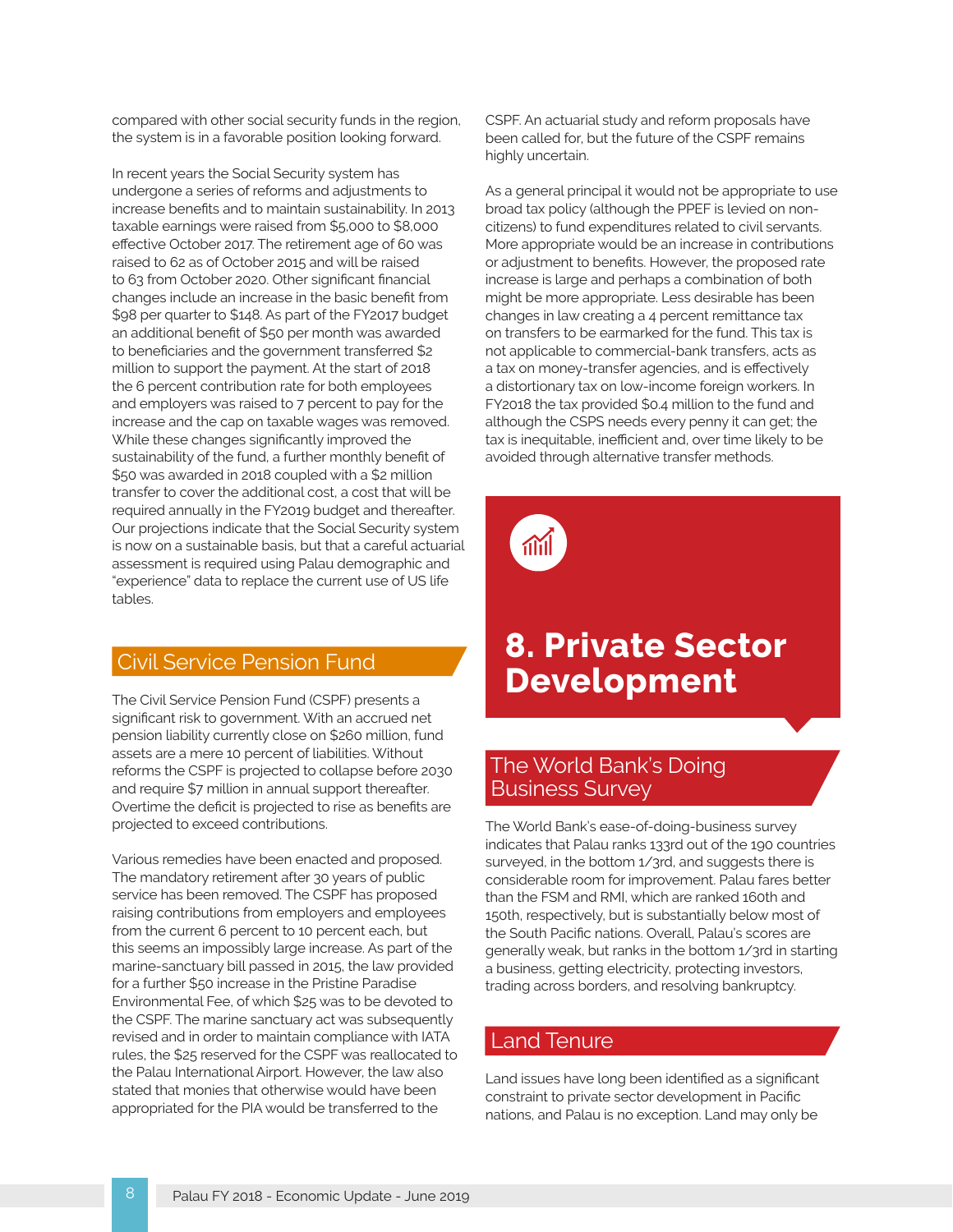owned by Palauan citizens and is owned by individuals, clans, and the government. A particular issue arises that foreign-owned financial institutions cannot secure mortgages on land or land leases in the event of default since foreign institutions are not entitled to ownership. In effect the only institution that can issue mortgages against land or land leases is the National Development Bank of Palau. Lease terms can be issued up to 99 years, and limited duration is not a problem. The lack of effective land-use planning in Palau is a serious weakness. This is especially so in a tourismbased economy, where the major means to effective implementation of policy and attainment of the highvalue tourism objective would be supported through efficient land-use planning.

#### The Regulatory Environment

Palau's regulatory environment is based on its constitution, customary law and common law as applied in the United States and has no Uniform Commercial Code (UCC) or equivalent. The PSA review indicates that the current Companies Act is not suited to modern commerce, and the company registry is functioning poorly. The law contains only guidelines, with important details delegated to the regulations. Palau has draft legislation for a new reformed Companies Bill, which creates a modern electronic framework, but this has yet to be considered by the OEK.

A large number of requirements, permits, and licenses are required for a business to be allowed to operate in Palau. Many of these problems will be reduced through centralizing the system into a "one stop shop" that has been recommended and adopted in many jurisdictions. The former finance buildings in Koror are being rebuilt for this purpose. Creation of the electronic corporate registry, and administrative merger of the different agencies currently granting approvals into one office would greatly simplify the process. Finally, Palau lacks a bankruptcy statute. The current system protects neither debtors nor creditors. The proof of debt is long and complicated, and legal practitioners are required. There are no systematic means by which debts can be discharged, and many individuals have no means of getting out of debt.

### Foreign Direct Investment

Palau operates an old-style foreign-investment board approach to FDI regulation, which imposes a range of bureaucratic restrictions and requirements. The law has been recently amended to provide powers to the board to control "front" businesses: businesses owned by Palauans but operated by noncitizens. The original law, with a wide range of onerous requirements, was weakly enforced and encouraged the creation of fronts. However, whether the new law, which remains highly prescriptive, will result in improved quality and quantity of foreign investment remains to be seen.



### **9. Compact Issues**

#### Compact Renewal

Near the end of FY2010 Palau signed the Compact Review Agreement (CRA) with the US. Subsequently the agreement was submitted to the US Congress, where it remained, for eight years, awaiting approval. During this period Palau received funding at the nominal level prevailing in FY2009 through discretionary annual continuing appropriations. At the start of 2018, the U.S. Congress authorized and appropriated funds to finance the CRA, based on the total funds agreed to in the CRA less those expended on continuing appropriations during the intervening years. The funds, \$123.8 million, were provided as a lump sum to be allocated as determined by the original parties.

 The terms originally specified in the CRA were for continuing current grant assistance, although at a declining level. Additional resources were provided to support the Compact Trust Fund, infrastructure maintenance and capital projects. By way oa a mutual agreement between the U.S. and Palau, the remaining funds have been allocated, for the most part in the spirt of the schedule outlined in the original CRA. It is understood that an additional allocation was diverted from lower priority uses and provided to support the Compact Trust Fund to support Palau's long-term intent to establish a perpetual fund.

A new feature of the CRA was the creation of an advisory group comprising five members: two nominated by each country and one chosen by mutual agreement. The purpose of the advisory group is to contribute to the long-term economic sustainability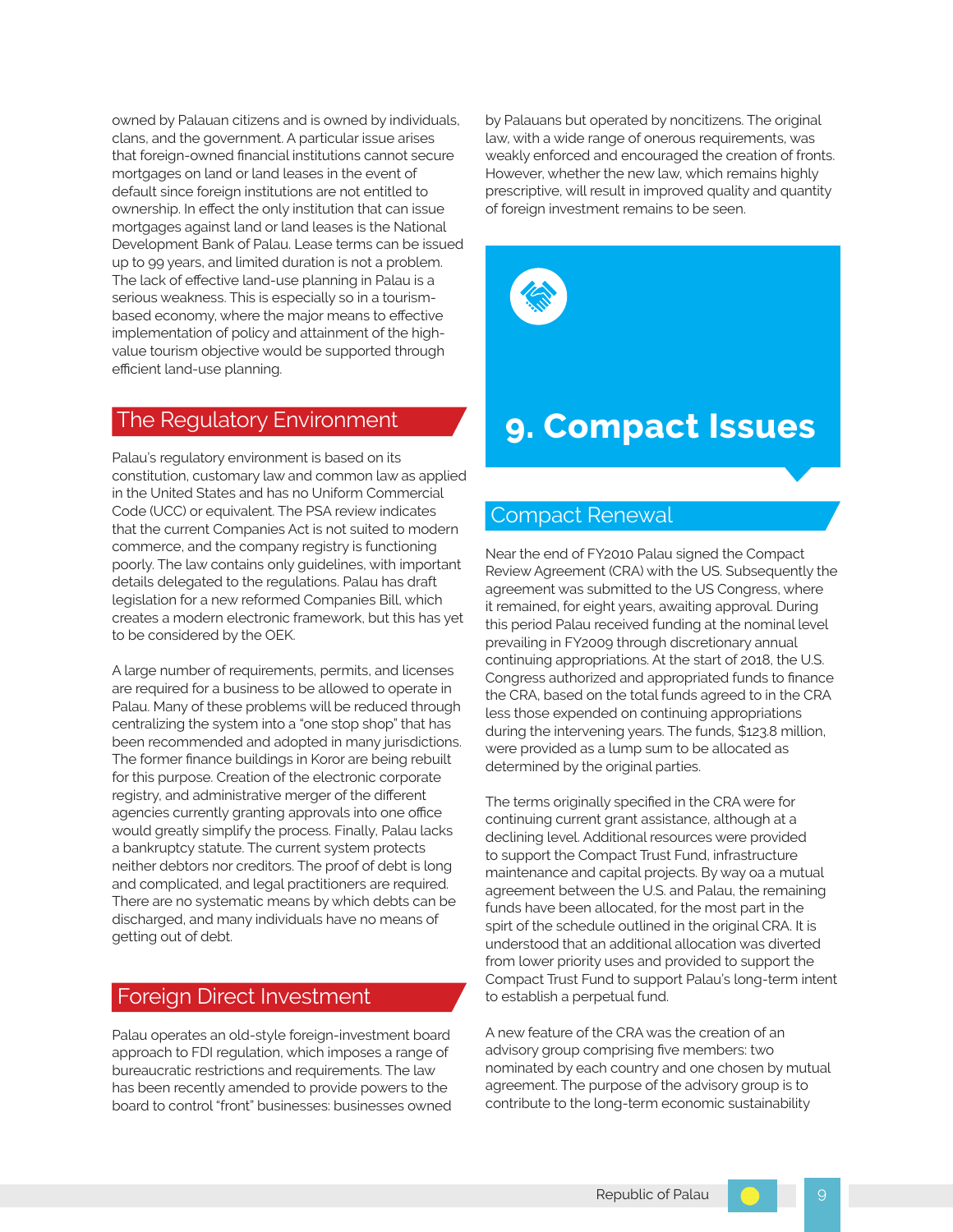of Palau by recommending economic, financial and **Post Compact Review Period** management reforms. Considering the success in Palau in generating improved information and statistical flows and also considering Palau's generally good performance in terms of fiscal accountability, the government may request that the advisory group's mission and intent be rolled into the bi-lateral annual consultations—also specified in the CRA.

### The Palau Compact Trust Fund

An enlightened feature of the original Compact was the creation of a trust fund. The CTF was intended to provide \$5 million annually from FY1999 to FY2009 and then \$15 million annually for government operations through the Compact's 50th year in FY2044; this approach differs from the Trust Funds created later for the amended Compacts with the FSM and RMI. Those sister Freely Associated State Trust Funds were designed to provide a perpetual source of fully inflationadjusted distributions. Moreover, original projections were based on the CTF achieving an unlikely annual return of 12.5 percent. As it turned out, the CTF achieved a 7.47 percent return through FY2009. This result was actually slightly better than the blended benchmark market rate of return of 7.32 percent over the same period; however, based on projections made at the end of FY2009 the CTF would have failed by FY2022, long before fulfilling the Compact objective of providing level funding through all 50 years (FY2044).

 deposit of \$62.5 million near the end of the fiscal year, As a result of the required Compact Section 432 Review, an agreement was reached to renew the economicassistance terms of the Compact, to reduce planned withdrawals and to deposit additional funds into the CTF over the period FY2010–FY2024. For the purposes of the Section 432 Review the forward projections for annual investment returns were made using a 5.5 percent growth rate. Using that rate of return, the \$293.3 million value of the fund at the end of FY2018, including a CRA current projections indicate that the CTF will achieve its original objective and persist well beyond FY2044. Still it should be noted this implies a continual decline in the real value of transfers over the remaining period of the Compact. Taking market volatility into account, there remains a 5 percent chance the CTF will fail prior to FY2044 and the value of the CTF corpus is declining in roughly 40 percent of cases through FY2044.

# **Uncertainties**

The term of the CRA will expire at the end of FY2024 and further funding thereafter will be provided from distributions from the Compact Trust Fund. However, there is some uncertainty over the continuation of many of the federal programs and services Palau currently benefits from that are provided through annual Congressional appropriations. The range of major programs in the Compact includes: Postal Services, FDIC, NOAA, Pell grants, FAA, education, health programs, etc., which are subject to periodic Congressional authorization and annual appropriations. While the shortfall in distributions after FY2024 from the creation of a perpetual Compact Trust Fund is estimated to be \$5.8 million, the range of possible loss of Federal programs may, in the worst case, add a further \$16 million or more to the size of potential fiscal adjustment. In the remaining years of the amended Compact through FY2024, clarity is required on the status of these programs so that Palau can effectively plan for the post-FY2024 Compact period.



### **10. Economic Outlook**

### Improvement in outlook expected in the near-term

The period of weak economic performance experienced since the tourism boom is expected to continue in FY2019 as visitor arrivals are expected to decline by 25 percent to less than 90,000 and GDP is projected to drop significantly. However, economic growth is projected to resume during the next 5 years as the tourism industry recovers and occupancy rates return to normal. With occupancy rates returning to 50 percent, the average attained during FY2012-FY2016 period, visitor numbers would reach 165,000 in FY2024, but still below the peak level attained in FY2015.

A variety of construction projects are also planned for this period including the \$30 million airport renewal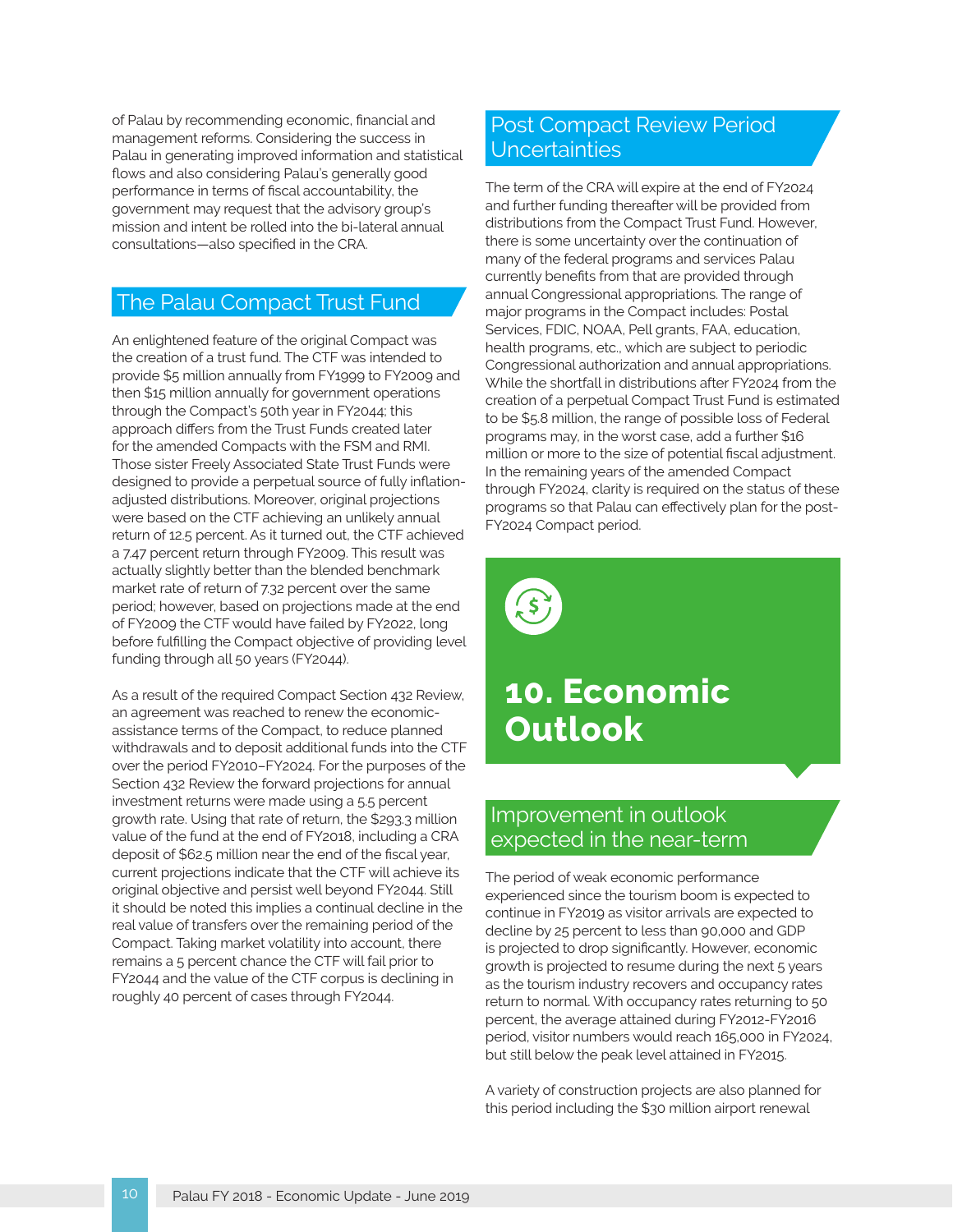the CRA period. No doubt there will be annual variation PPP, the \$15 million Japanese funded landfill relocation project, \$20 million CRA infrastructure projects, and completion of the KASP I sewer and wastewater project. A variety of smaller projects are also anticipated including a new conference center, Angaur dock and visitor sites. Reflecting the assumptions that: (i) the private sector is able to obtain positive returns on the recent investments, (ii) the number of flights expands with new services as carriers have proposed, and (iii) the projected surge in infrastructure projects, growth is projected to average 4.5 percent through the end of characteristic of a small economy like Palau, but prospects looks favorable.

### Reforms needed to consolidate the fiscal challenges

A reform scenario based on the fiscal responsibility framework and related fiscal strategy is developed<sup>2</sup> to redress the long-run fiscal risks under the of the current policy environment:

- **Tax reform**. Palau implements a comprehensive tax-reform strategy in FY2021.
- Perpetual COFA Trust Fund. Drawdowns from the CTF are reduced in FY2021 and thereafter maintained at the real rate of FY2021 allowing for a stable and secure level of funding on a perpetual basis.
- **Civil Service Pensions Fund reform**. Government allocates additional transfers from the PPEF to the CSPF together with an increase in employer and employee contributions.
- **SOE reform**: Government adopts the KASP I project requirement of full cost recovery and further implements KASP II with a Community Service Obligation (CSO) to address impact on vulnerable households.
- **Infrastructure Development**. Commitment is made to maintain national government infrastructure spending as a fixed proportion to GDP.
- **General Fund Reserve: The GFR is restructured** to maintain the reserve at a specified ratio to domestic revenue.

 and employment, is projected to be minor with little The impact of the reforms on the real economy, GDP variation between the "baseline", that is before reform, and the reform scenario. However, the impact on

inflation and incomes is less favorable as per capita real incomes fall by an estimated 5 percent to pay for the additional resource allocation to fund the reforms. However, the financial position of the nation is considerably improved: the CTF becomes perpetual, the CSPS is stabilized, the nation's infrastructure is improved, and fiscal policy has been protected against cyclical volatility. The nation would have implemented an economical efficient tax regime. Overall, the impact of adoption of the fiscal strategy on public sector financial wealth is estimated to improve significantly by over 25 percent. The tradeoff is the classical one between resource mobilization in the near term to support enhanced economic growth versus policies that will provide greater benefit to future generations.



### **11. Other Issues**

### Statistical Issues

Statistical availability in Palau can now be accorded a high score. After a period of weak and deteriorating availability of macroeconomic data, Palau now has a comprehensive range of economic statistics through which to monitor economic performance: GDP by production and expenditure in current and constant prices, employment, wages, consumer prices, banking, balance of payments and GFS statistics. An initial set of economic statistics is available by the end of March and final estimates are available after completion of the annual audits at the end of June. Current weaknesses exist in the lack of a comprehensive business survey to estimate private sector value added, and provision of producer prices to estimate the constant price series. Efforts to integrate the statistical system through data base management to improve integrity and consistency are largely complete. Quarterly GDP estimates—a priority of international institutions—are also under consideration. Staffing levels have improved considerably, and progress is being made with capacity building.

2 See Palau Economic Review FY2018, forthcoming.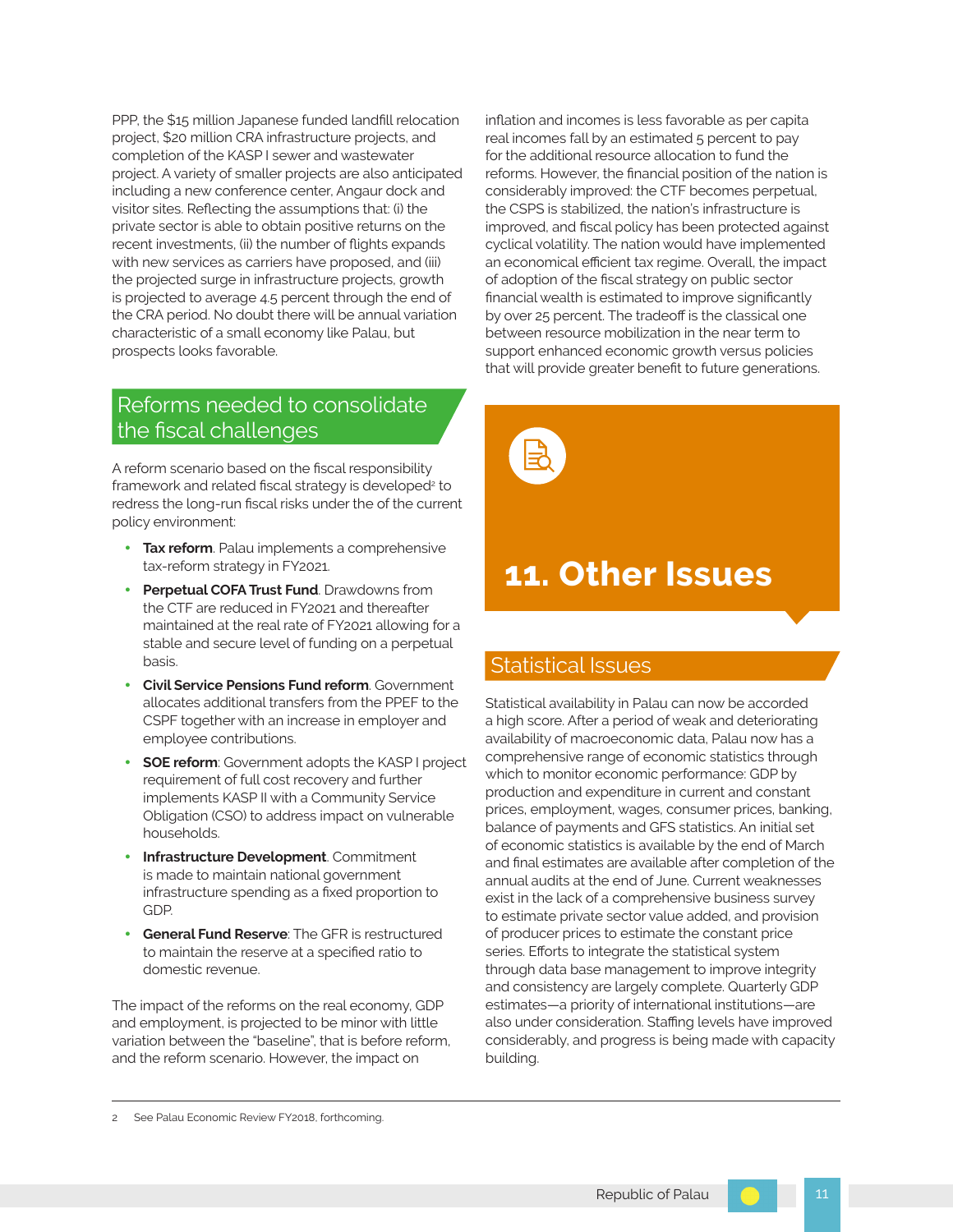12 Palau FY 2018 - Economic Update - June 2019





**Real Wages** improve since the tourism boom and low inflation public/private sector wage differential remains large.

FYDB FY09 FY10 FY11 FY12 FY13 FY14 FY15 FY16 FY17 FY18 0 0 **Visitor Arrivals**   $160,000$  6,000 140,000 120,000 4,000 100,000 80,000 3,000 60,000 40,000 1,000 20,000

Strong growth in **Visitor Arrivals** through FY15, **but large downturn in FY16 through FY18.** 



Palau experienced strong growth in FY14 and FY15 with booming tourism industry, but **GDP Growth faltered in FY16, declined strongly in FY17 and remained weak in FY18** 

Tourism and investment **Main Drivers** of economic Growth.



Labor market operates at **full employment for Palauans**  with non-citizen employment adjusting to demand.



**Inflation** remains modest averaging 0.9 percent during

the last 4 years.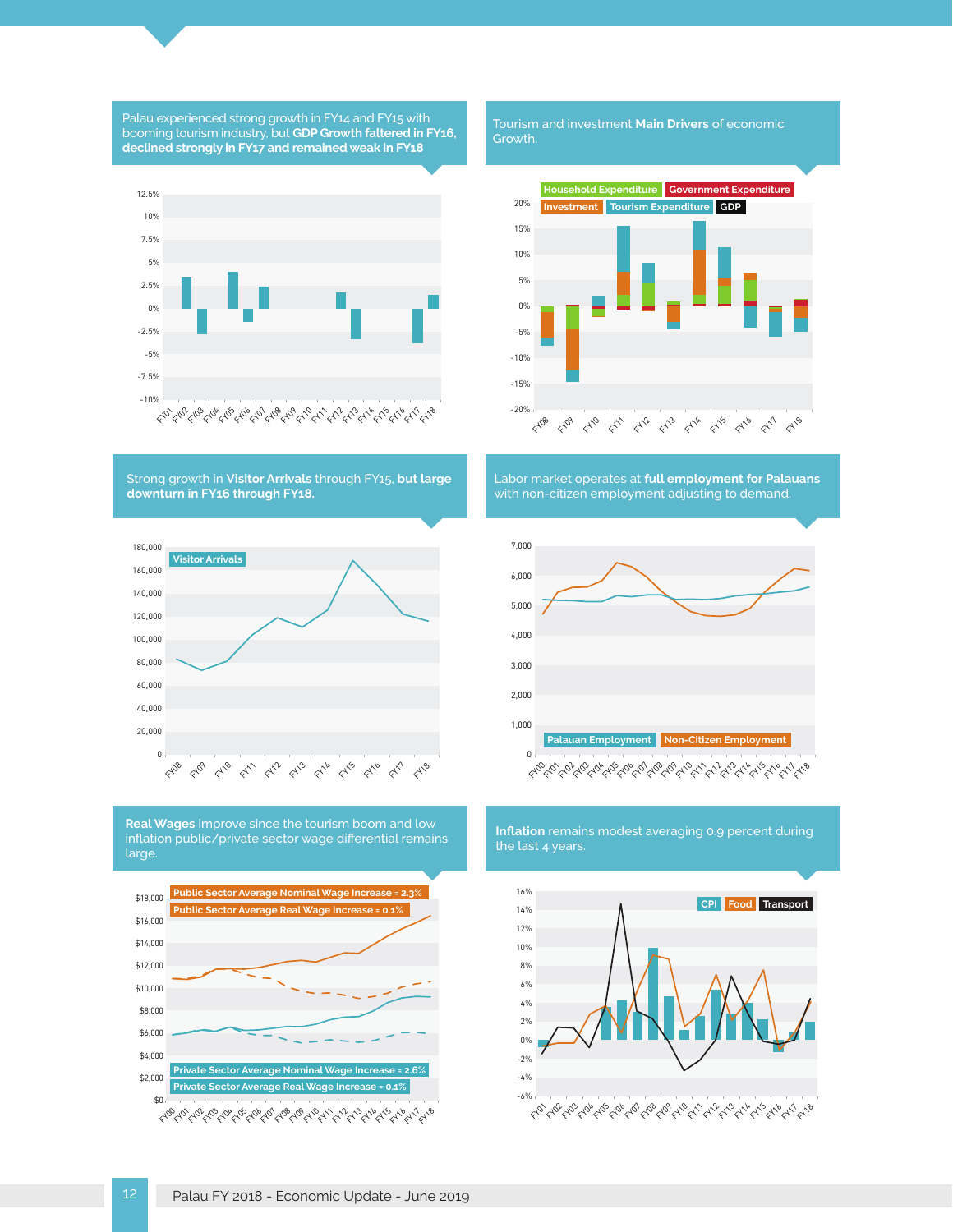





Following COFA rules, **Compact Trust Fund distributions decline in real terms** and have a five percent chance of failure through FY2044.



Palau generates **large fiscal surpluses** as tourism industry booms, and maintained in the last few years despite drop off in the economy.



**External Debt low** as % of GDP but is rising. **Palau Civil Service Pension Fund** projected to collapse in FY28 when fund converts to pay-as-you-go scheme.



Following COFA rules, the **Compact Trust Fund corpus declines in real terms** in roughly forty percent of cases through FY2044.

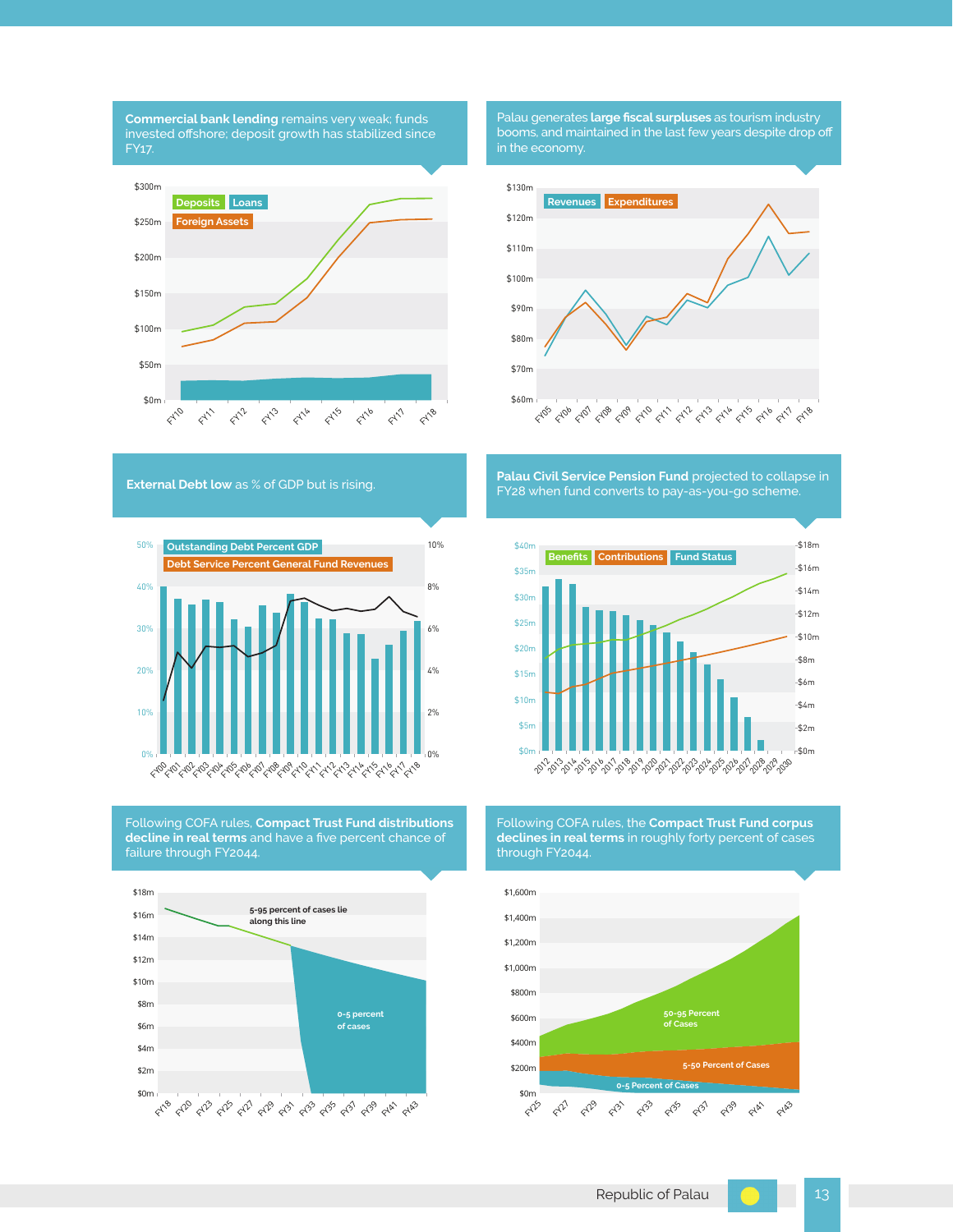### **Palau summary economic indicators, FY2010-FY2018**

|                                                    | <b>FY10</b> | FY11     | FY12     | FY <sub>13</sub> | FY14     | FY <sub>15</sub> | FY <sub>16</sub> | FY17     | FY18     |
|----------------------------------------------------|-------------|----------|----------|------------------|----------|------------------|------------------|----------|----------|
| Per Capita Income measures                         |             |          |          |                  |          |                  |                  |          |          |
| GDP current prices, \$ million                     | 185.923     | 196.665  | 212.097  | 220.723          | 241.336  | 281.472          | 297.142          | 282.158  | 277.787  |
| Population                                         | 18,288      | 17,946   | 17,611   | 17,400           | 17,359   | 17,661           | 17,884           | 17,901   | 17,536   |
| GDP per capita \$                                  | 10,166      | 10,958   | 12,043   | 12,686           | 13,902   | 15,937           | 16,615           | 15,762   | 15,841   |
| GNI per capita \$                                  | 11,026      | 11,867   | 13,074   | 13,801           | 14,960   | 17,194           | 18,058           | 16,805   | 17,072   |
| GNDI per capita \$                                 | 12,942      | 13,809   | 15,068   | 15,852           | 17,144   | 19,068           | 19,824           | 18,424   | 19,557   |
| <b>National accounts</b>                           |             |          |          |                  |          |                  |                  |          |          |
| GDP, at constant FY2015 prices, \$ million         | 230.8       | 246.1    | 250.6    | 242.2            | 255.6    | 281.5            | 283.1            | 272.3    | 276.4    |
| GDP, % growth                                      | 0.3%        | 6.6%     | 1.8%     | $-3.3%$          | 5.5%     | 10.1%            | 0.6%             | $-3.8%$  | 1.5%     |
| <b>Prices (annual percent change)</b>              |             |          |          |                  |          |                  |                  |          |          |
| Consumer price index                               | 1.1%        | 2.6%     | 5.4%     | 2.8%             | 4.0%     | 2.2%             | $-1.3%$          | 0.9%     | 2.0%     |
| <b>Employment and Wages</b>                        |             |          |          |                  |          |                  |                  |          |          |
| <b>Number of employees</b>                         | 10,095      | 9,939    | 9,953    | 10,096           | 10,357   | 10,938           | 11,416           | 11,832   | 11,896   |
| % change                                           | $-2.9%$     | $-1.5%$  | 0.1%     | 1.4%             | 2.6%     | 5.6%             | 4.4%             | 3.6%     | 0.5%     |
| Private sector                                     | 5,238       | 5,243    | 5,402    | 5,579            | 5,766    | 6,184            | 6,631            | 6,896    | 6,961    |
| % change                                           | $-5.3%$     | 0.1%     | 3.0%     | 3.3%             | 3.4%     | 7.2%             | 7.2%             | 4.0%     | 0.9%     |
| Public sector                                      | 3,756       | 3,665    | 3,622    | 3,675            | 3,739    | 3,743            | 3,843            | 3,954    | 3,985    |
| % change                                           | 0.7%        | $-2.4%$  | $-1.2%$  | 1.5%             | 1.8%     | 0.1%             | 2.7%             | 2.9%     | 0.8%     |
| Other                                              | 1,100       | 1,031    | 929      | 842              | 852      | 1,012            | 943              | 981      | 950      |
| Palau citizens                                     | 5,260       | 5,241    | 5,280    | 5,369            | 5,412    | 5,440            | 5,492            | 5,539    | 5,669    |
| Foreign workers                                    | 4,834       | 4,699    | 4,674    | 4,727            | 4,945    | 5,499            | 5,924            | 6,293    | 6,227    |
| Average annual wage                                | 8,494       | 8,870    | 9,189    | 9,265            | 9,961    | 10,334           | 10,858           | 11,125   | 11,356   |
| % change                                           | 1.7%        | 4.4%     | 3.6%     | 0.8%             | 7.5%     | 3.7%             | 5.1%             | 2.5%     | 2.1%     |
| Private sector                                     | 6,815       | 7,209    | 7,443    | 7,495            | 7,986    | 8,722            | 9,143            | 9,280    | 9,226    |
| % change                                           | 3.4%        | 5.8%     | 3.2%     | 0.7%             | 6.6%     | 9.2%             | 4.8%             | 1.5%     | $-0.6%$  |
| Public sector                                      | 12,317      | 12,736   | 13,135   | 13,089           | 14,277   | 14,621           | 15,274           | 15,827   | 16,441   |
| % change                                           | $-1.2%$     | 3.4%     | 3.1%     | $-0.4%$          | 9.1%     | 2.4%             | 4.5%             | 3.6%     | 3.9%     |
| Palau citizens                                     | 10,685      | 11,026   | 11,274   | 11,183           | 12,015   | 12,428           | 13,123           | 13,714   | 13,826   |
| Foreign workers                                    | 6,110       | 6,465    | 6,834    | 7,086            | 7,712    | 8,262            | 8,757            | 8,847    | 9,107    |
| Average annual real wage (less inflation)          | 10,044      | 10,219   | 10,041   | 9,844            | 10,180   | 10,334           | 11,003           | 11,175   | 11,188   |
| % change                                           | 0.6%        | 1.7%     | $-1.7%$  | $-2.0%$          | 3.4%     | 1.5%             | 6.5%             | 1.6%     | 0.1%     |
| <b>Government Finance Statistics, (\$ million)</b> |             |          |          |                  |          |                  |                  |          |          |
| Revenue                                            | 85.7        | 87.2     | 95.0     | 92.0             | 106.6    | 114.9            | 124.7            | 115.0    | 127.0    |
| Tax revenue                                        | 31.2        | 34.7     | 39.0     | 41.4             | 47.0     | 56.6             | 59.1             | 56.9     | 60.6     |
| Grants                                             | 49.6        | 46.0     | 48.2     | 41.9             | 47.1     | 43.7             | 49.3             | 37.3     | 49.8     |
| Other revenue                                      | 4.8         | 6.6      | 7.9      | 8.6              | 12.5     | 14.6             | 16.3             | 20.7     | 16.5     |
| <b>Expense</b>                                     | $-67.4$     | $-70.2$  | $-75.4$  | $-80.6$          | $-86.8$  | $-87.0$          | $-97.2$          | $-92.8$  | $-103.7$ |
| Compensation of employees                          | $-33.4$     | $-34.3$  | $-34.8$  | $-35.9$          | $-36.1$  | $-37.6$          | $-41.0$          | $-42.9$  | $-43.4$  |
| Use of goods and services                          | -19.0       | -20.2    | -21.9    | $-22.6$          | $-24.6$  | $-24.4$          | $-25.9$          | $-25.1$  | $-26.9$  |
| Other expense                                      | $-15.0$     | $-15.7$  | $-18.7$  | $-22.1$          | $-26.1$  | $-24.9$          | $-30.4$          | $-24.8$  | $-33.4$  |
| <b>Net Worth and its Changes</b>                   | $-18.3$     | $-17.0$  | $-19.6$  | $-11.4$          | $-19.8$  | $-27.9$          | $-27.5$          | $-22.2$  | $-26.2$  |
| Nonfinancial assets                                | $-20.1$     | $-14.5$  | $-17.4$  | $-9.7$           | $-11.0$  | $-13.5$          | $-16.8$          | $-8.4$   | $-4.7$   |
| Financial assets                                   | $-7.1$      | 3.8      | $-10.1$  | 6.1              | $-9.7$   | $-9.4$           | $-27.8$          | $-18.4$  | $-32.0$  |
| <b>Financial liabilities</b>                       | 8.9         | $-6.3$   | 8.0      | $-7.8$           | 0.9      | $-5.0$           | 17.2             | 4.6      | 10.5     |
| <b>Overall fiscal balance</b>                      | $-1.8$      | 2.5      | 2.2      | 1.7              | 8.8      | 14.4             | 10.7             | 13.8     | 18.5     |
| (In percent of GDP)                                |             |          |          |                  |          |                  |                  |          |          |
| Revenue                                            | 46.1%       | 44.4%    | 44.8%    | 41.7%            | 44.2%    | 40.8%            | 42.0%            | 40.7%    | 45.7%    |
| Taxes                                              | 16.8%       | 17.6%    | 18.4%    | 18.8%            | 19.5%    | 20.1%            | 19.9%            | 20.2%    | 21.8%    |
| Domestic revenues                                  | 26.7%       | 23.4%    | 22.7%    | 19.0%            | 19.5%    | 15.5%            | 16.6%            | 13.2%    | 17.9%    |
| Grants                                             | 2.6%        | 3.3%     | 3.7%     | 3.9%             | 5.2%     | 5.2%             | 5.5%             | 7.3%     | 5.9%     |
| <b>Expense</b>                                     | $-36.3%$    | $-35.7%$ | $-35.6%$ | $-36.5%$         | $-36.0%$ | $-30.9%$         | $-32.7%$         | $-32.9%$ | $-37.3%$ |
| Compensation of employees                          | $-18.0%$    | $-17.5%$ | $-16.4%$ | $-16.3%$         | $-15.0%$ | $-13.4%$         | $-13.8%$         | $-15.2%$ | $-15.6%$ |
| Use of goods and services                          | $-10.2%$    | $-10.3%$ | $-10.3%$ | $-10.2%$         | $-10.2%$ | $-8.7%$          | $-8.7%$          | $-8.9%$  | $-9.7\%$ |
| <b>Non Financial Assets</b>                        | $-10.8%$    | $-7.4%$  | $-8.2%$  | $-4.4%$          | $-4.6%$  | $-4.8%$          | $-5.7%$          | $-3.0%$  | $-1.7%$  |
| <b>Overall fiscal balance</b>                      | $-1.0%$     | 1.3%     | 1.0%     | 0.8%             | 3.6%     | 5.1%             | 3.6%             | 4.9%     | 6.7%     |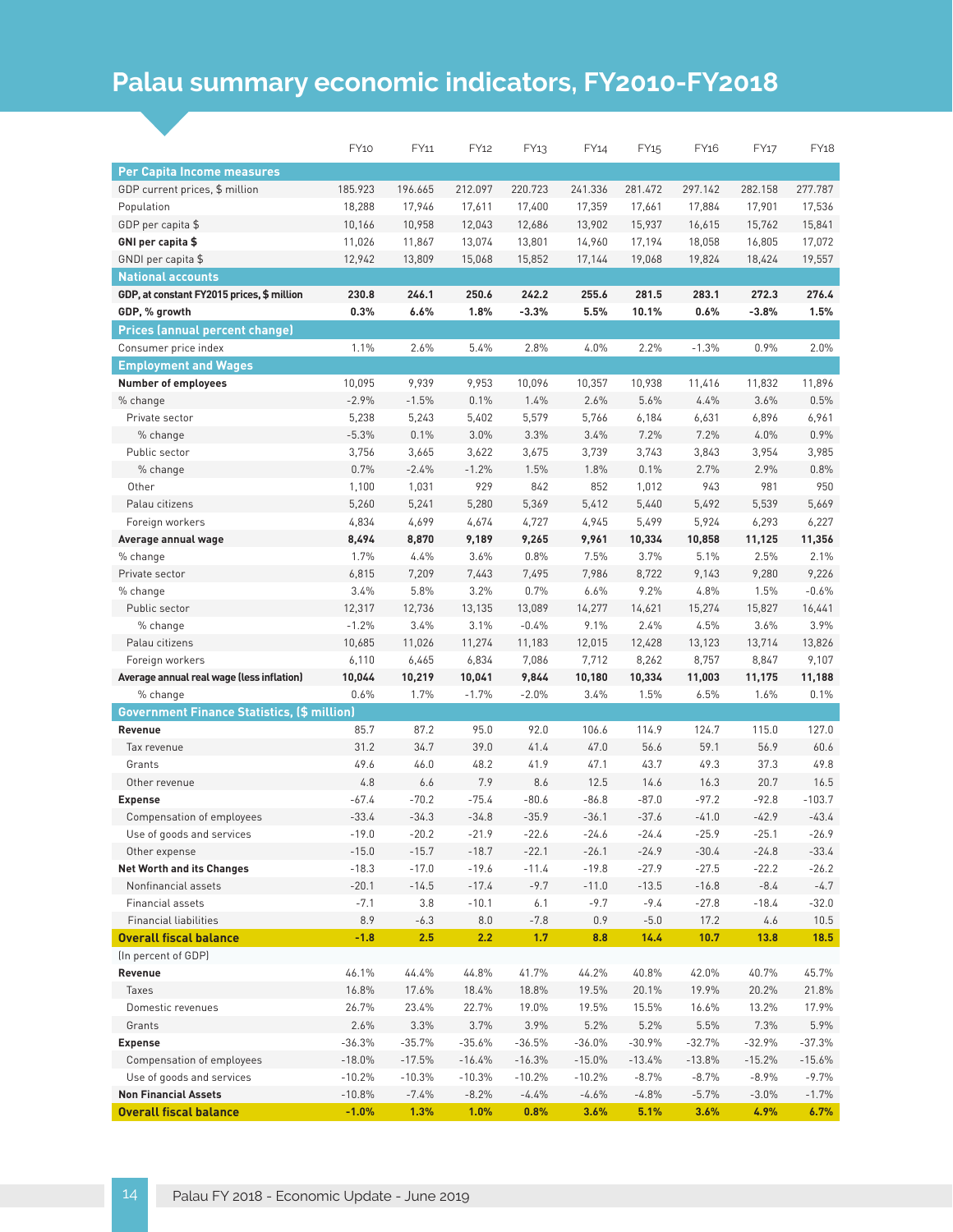### **Palau summary economic indicators, FY2010-FY2018 cont'd**

|                                                           | <b>FY10</b>      | FY11             | FY12             | FY <sub>13</sub> | FY14             | FY <sub>15</sub> | FY <sub>16</sub> | FY17             | FY18             |
|-----------------------------------------------------------|------------------|------------------|------------------|------------------|------------------|------------------|------------------|------------------|------------------|
| <b>Depositiory Coporations Survey (\$ million)</b>        |                  |                  |                  |                  |                  |                  |                  |                  |                  |
| Net foreign assets                                        | 75.4             | 84.7             | 108.1            | 110.2            | 143.9            | 200.3            | 249.1            | 253.3            | 254.2            |
| <b>Domestic claims</b>                                    | 18.0             | 19.7             | 13.8             | 21.0             | 16.9             | 8.7              | $-3.8$           | $-6.9$           | $-6.4$           |
| Net claims on national government                         | $-8.9$           | $-8.2$           | $-13.3$          | $-9.1$           | $-15.2$          | $-22.3$          | $-35.6$          | $-43.2$          | $-42.9$          |
| Claims on other sectors                                   | 26.9             | 27.9             | 27.1             | 30.1             | 32.0             | 31.0             | 31.8             | 36.3             | 36.5             |
| Private non-financial corporations                        | 4.0              | 7.8              | 2.9              | 2.7              | 2.8              | 1.2              | 1.2              | 6.5              | 8.4              |
| Individuals                                               | 22.9             | 20.0             | 24.2             | 27.4             | 29.2             | 29.8             | 30.6             | 29.8             | 28.1             |
| <b>Broad money liabilities</b>                            | 84.8             | 95.0             | 115.5            | 124.8            | 153.8            | 201.4            | 236.4            | 237.1            | 237.9            |
| Demand deposits                                           | 31.1             | 37.1             | 54.7             | 63.0             | 69.6             | 88.9             | 106.1            | 96.8             | 91.0             |
| Other deposits                                            | 53.6             | 57.8             | 60.8             | 61.9             | 84.2             | 112.5            | 130.3            | 140.4            | 146.9            |
| <b>Capital and other accounts</b>                         | 8.7              | 7.3              | 6.3              | 4.9              | 5.3              | 6.0              | 8.8              | 9.6              | 11.2             |
| Loans to deposit ratio, %                                 | 31.7%            | 29.4%            | 23.5%            | 24.1%            | 20.8%            | 15.4%            | 13.4%            | 15.3%            | 15.4%            |
| Memo: item: National Development Bank<br>of Palau lending | 26.4             | 24.4             | 21.5             | 21.4             | 19.4             | 18.3             | 18.2             | 19.3             | n.a.             |
| <b>Balance of Payments \$ million</b>                     |                  |                  |                  |                  |                  |                  |                  |                  |                  |
| Trade balance                                             | $-18.0$          | $-30.7$          | $-32.4$          | $-33.8$          | $-38.5$          | $-20.7$          | $-15.5$          | $-16.1$          | $-23.4$          |
| Service balance                                           | 55.5             | 70.5             | 86.7             | 88.6             | 107.3            | 121.6            | 112.9            | 94.1             | 86.2             |
| Primary Income balance                                    | $-1.2$           | $-1.1$           | $-1.5$           | $-1.5$           | $-1.2$           | $-0.9$           | $-1.1$           | $-1.7$           | $-1.7$           |
| Secondary Income balance                                  | $-42.6$          | $-45.0$          | $-55.4$          | $-53.8$          | $-54.7$          | $-61.1$          | $-66.0$          | $-68.0$          | $-64.8$          |
| Current Account, balance                                  | $-16.2$          | $-24.5$          | $-32.4$          | $-31.7$          | $-43.5$          | $-24.4$          | $-40.7$          | $-54.8$          | $-47.2$          |
| Capital Account, balance                                  | 26.1             | 16.8             | 22.9             | 19.5             | 32.6             | 17.6             | 24.4             | 10.3             | 74.7             |
| Financial account balance                                 | 14.1             | 17.9             | 10.7             | 18.0             | 17.5             | $-7.0$           | 24.0             | 38.7             | $-5.6$           |
| International Investment Position (IIP), \$ million       |                  |                  |                  |                  |                  |                  |                  |                  |                  |
| Total stocks, net                                         | $-80.1$          | $-111.1$         | $-83.0$          | $-77.7$          | $-71.5$          | $-76.3$          | $-67.8$          | $-68.0$          | $-30.5$          |
| Direct investment, net                                    | 337.6            | 335.7            | 399.1            | 428.9            | 471.4            | 514.3            | 584.3            | 624.7            | 707.6            |
| Portfolio investment, net                                 | 417.7            | 446.7            | 482.1            | 506.6            | 542.9            | 590.6            | 652.1            | 692.7            | 738.1            |
| Other investment, net                                     | 253.2            | 274.4            | 291.5            | 308.5            | 327.3            | 362.1            | 391.7            | 426.8            | 465.2            |
| memo: COFA Trust Fund                                     | 151.1            | 146.5            | 171.8            | 189.6            | 199.2            | 183.9            | 196.8            | 219.5            | 293.3            |
| <b>External Debt, \$ million</b>                          |                  |                  |                  |                  |                  |                  |                  |                  |                  |
| Gross External Debt, total                                | 66.5             | 62.7             | 69.1             | 65.0             | 70.6             | 64.4             | 79.3             | 85.3             | 91.2             |
| National Government                                       | 21.1             | 19.5             | 27.7             | 26.1             | 30.4             | 28.2             | 47.8             | 57.6             | 66.0             |
| <b>Public Enterprises</b>                                 | 45.4             | 43.2             | 41.4             | 38.9             | 40.2             | 36.2             | 31.5             | 27.7             | 25.2             |
| Gross External debt as % of GDP                           | 35.8%            | 31.9%            | 32.6%            | 29.5%            | 29.3%            | 22.9%            | 26.7%            | 30.2%            | 32.8%            |
| Debt Service                                              | 6.4              | 6.2              | 6.5              | 6.4              | 7.3              | 8.0              | 9.4              | 7.8              | 8.3              |
| Debt service as % of national government<br>revenues      | 7.5%             | 7.1%             | 6.9%             | 7.0%             | 6.8%             | 6.9%             | 7.5%             | 6.8%             | 6.6%             |
| <b>Tourism</b>                                            |                  |                  |                  |                  |                  |                  |                  |                  |                  |
| Total Tourism receipts, \$ million                        | 72.0             | 89.7             | 105.1            | 112.3            | 128.5            | 148.7            | 138.3            | 123.2            | 117.3            |
| <b>Tourist nights</b>                                     | 383,487          | 482,973          | 547,050          | 520,029          | 603,658          | 766,997          | 687,958          | 592,667          | 568,104          |
| Receipts per visitor, \$                                  | 888              | 864              | 884              | 1,013            | 1,023            | 881              | 944              | 1,009            | 1,011            |
| Receipts per visitor night, \$                            | 188              | 186              | 192              | 216              | 213              | 194              | 201              | 208              | 206              |
| Direct value added per visitor night, \$ million          | 91.3             | 86.4             | 90.9             | 107.8            | 105.8            | 100.2            | 107.3            | 109.0            | 103.7            |
| Average length of stay, nights                            | 4.7              | 4.6              | $\bf 4.6$        | 4.7              | $\pmb{4.8}$      | 4.5              | 4.7              | 4.9              | 4.9              |
| <b>Tourism arrivals</b>                                   | 81,101           | 103,903          | 118,928          | 110,823          | 125,674          | 168,764          | 146,629          | 122,050          | 115,964          |
| Japan<br>South Korea                                      | 28,046<br>14,104 | 37,759<br>14,826 | 38,428<br>18,675 | 36,474           | 38,200<br>15,834 | 31,786<br>12,453 | 30,585<br>12,529 | 25,829<br>13,472 | 24,437<br>12,872 |
| Taiwan                                                    | 22,209           | 32,682           | 40,645           | 18,501<br>28,171 | 31,175           | 15,258           | 15,501           | 9,493            | 11,354           |
| China                                                     | 956              | 1,656            | 3,715            | 9,357            | 21,706           | 91,174           | 70,741           | 55,491           | 50,211           |
| <b>USA</b>                                                | 7,560            | 8,439            | 8,308            | 8,432            | 8,630            | 8,850            | 8,479            | 8,480            | 8,394            |
| Europe                                                    | 3,819            | 4,297            | 5,092            | 5,507            | 5,390            | 4,653            | 4,293            | 5,005            | 4,486            |
| Other                                                     | 4,407            | 4,244            | 4,065            | 4,381            | 4,739            | 4,589            | 4,501            | 4,280            | 4,210            |
| Hotel occupancy rate                                      | 37.2%            | 46.8%            | 52.4%            | 47.2%            | 51.9%            | 61.3%            | 52.7%            | 41.9%            | 39.0%            |
| Number of Hotel rooms, yearly average                     | 1,420            | 1,464            | 1,480            | 1,555            | 1,669            | 1,773            | 1,903            | 1,987            | 2,022            |
| Tourism Direct Value Added, \$ million                    | 35.0             | 41.7             | 49.7             | 56.1             | 63.9             | 76.9             | 73.9             | 64.6             | 58.9             |
| % change                                                  |                  |                  |                  |                  |                  |                  |                  |                  |                  |
| Tourism receipts                                          | 7.5%             | 24.6%            | 17.2%            | 6.8%             | 14.5%            | 15.7%            | $-7.0%$          | $-11.0%$         | $-4.8%$          |
| Tourism arrivals                                          | 10.8%            | 28.1%            | 14.5%            | $-6.8%$          | 13.4%            | 34.3%            | $-13.1%$         | $-16.8%$         | $-5.0%$          |
| Tourism nights                                            | 11.7%            | 25.9%            | 13.3%            | $-4.9%$          | 16.1%            | 27.1%            | $-10.3%$         | $-13.9%$         | $-4.1%$          |
| Tourism receipts per visitor                              | $-2.9%$          | $-2.7%$          | 2.4%             | 14.6%            | 1.0%             | $-13.9%$         | 7.1%             | 7.0%             | 0.2%             |
| Tourism receipts per visitor night                        | $-3.7%$          | $-1.0%$          | 3.4%             | 12.3%            | $-1.4%$          | $-9.0%$          | 3.7%             | 3.4%             | $-0.7%$          |
|                                                           |                  |                  |                  |                  |                  |                  |                  |                  |                  |